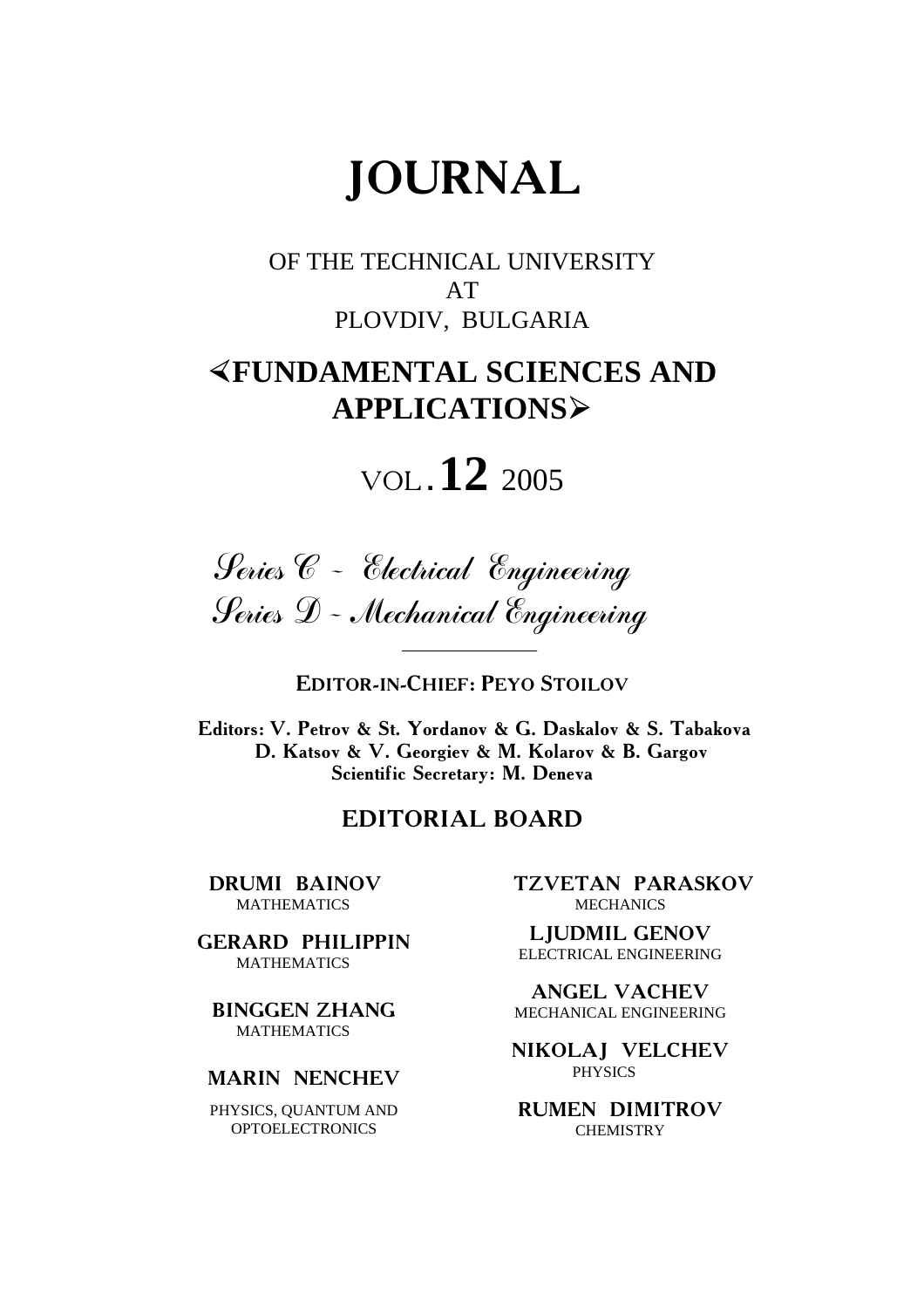# **СПИСАНИЕ**

### **НА ТЕХНИЧЕСКИЯ УНИВЕРСИТЕТ В** ПЛОВДИВ

### «ФУНДАМЕНТАЛНИ НАУКИ И ПРИЛОЖЕНИЯ ≻



**JOURNAL OF THE TECHNICAL UNIVERSITY AT PLOVDIV <FUNDAMENTAL SCIENCES AND APPLICATIONS>** publishes new and original results in the fields MATHEMATICS, MECHANICS, PHYSICS, CHEMISTRY, ECONOMICS AND THEIR APPLICATIONS IN TECHNICAL SCIENCES.

They can further be expanded to be published elsewhere. The journal is indexed and reviewed by *Mathematical Reviews and Math. Scl, Current Math. Publications, Zentralblatt fϋr Mathematik.* 

The manusripts should be sent to the **Editor-in-Chief Peyo Stoilov** (peyyyo@mail.bg) Department of Mathematics, Technical University, Tsanko Dijstabanov №25, Plovdiv, BULGARIA. Acceptance for publication will be based on a positive recommendation by a member of the Editorial Bord.

 © Technical University at Plovdiv Plovdiv, BULGARIA, e-mail: **branch@tu-plovdiv.bg**, Internet addres **http://www.tu-plovdiv.bg** 

#### **ISSN 1310-8271**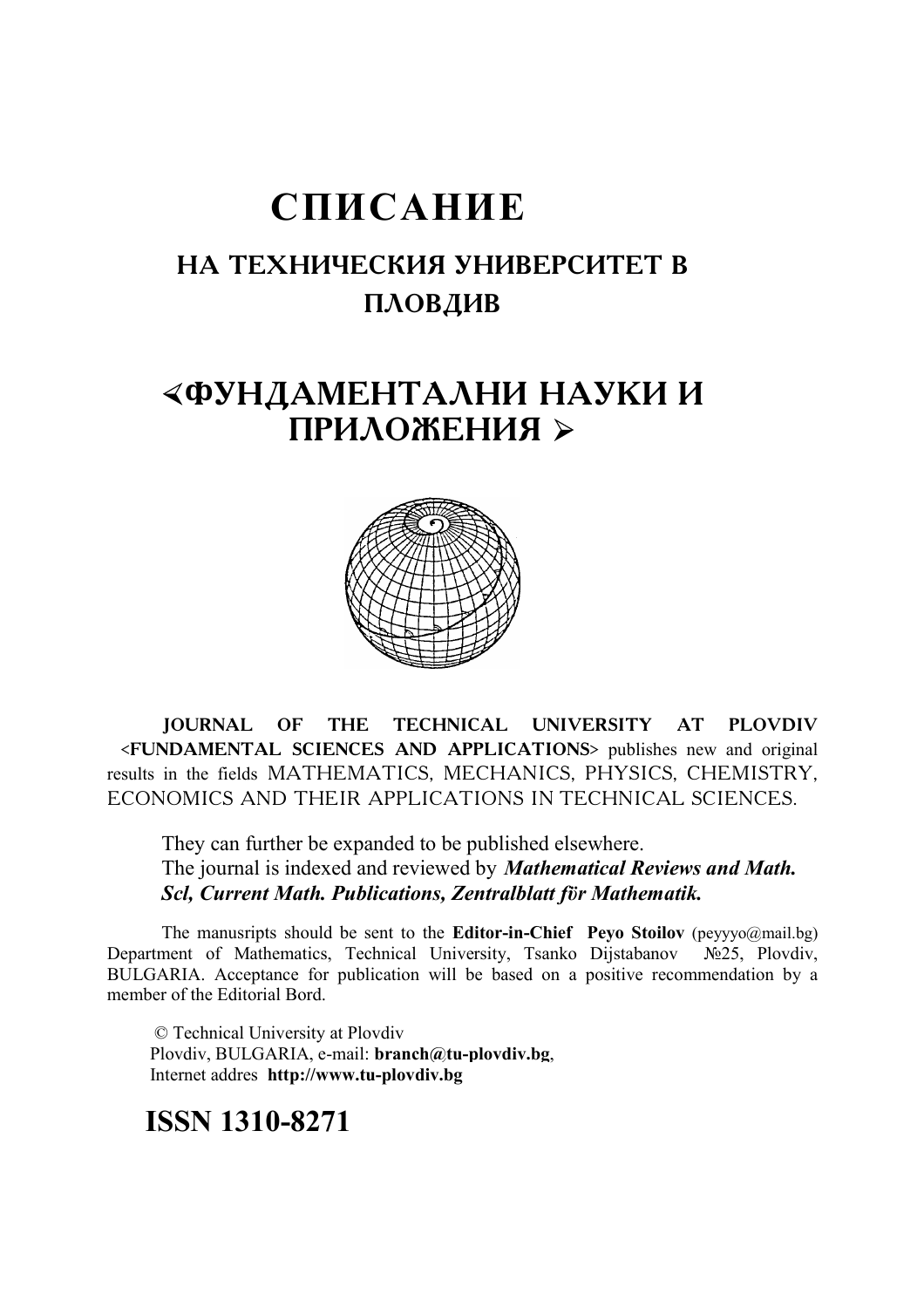#### **CONTENTS Page**

# *Series D – Mechanical Engineering*

| MORPHOLOGICAL METHOD APPLICATION TO ANALYSIS AND SYSTEMATIZATION<br>OF DIFFERENT DESIGNS OF JOINTS           |  |
|--------------------------------------------------------------------------------------------------------------|--|
|                                                                                                              |  |
| <b>RESEARCH INTO THE ROLLING OF THE STEERING WHEELS OF A WHEEL</b><br><b>TRACTOR IN A CURVE</b>              |  |
|                                                                                                              |  |
| ON THE INFLUENCE OF ALTERATION OF COEFFICIENT OF EFFICIENCY                                                  |  |
| ON FUEL CONSUMPTION CHARACTERISTICS OF AUTOMOBILES                                                           |  |
| TECHNOLOGICAL EFFECTIVNESS IMPROVMENT OF THE DESIGN OF PIVOTING<br><b>JOINTS IN THE DRIVING AXLE OF CARS</b> |  |
|                                                                                                              |  |
| ON THE SHAPING OF THE PROCESSES OF HEAT TREATMENT                                                            |  |
|                                                                                                              |  |

# *Series C – Electrical Engineering*

| A SIMPLE TWO-WAVELENGTH ACTIVE MIRROR LASER EMITTING IN |  |  |
|---------------------------------------------------------|--|--|
| <b>SUCCESSIVE NANOSECOND PULSES</b>                     |  |  |
|                                                         |  |  |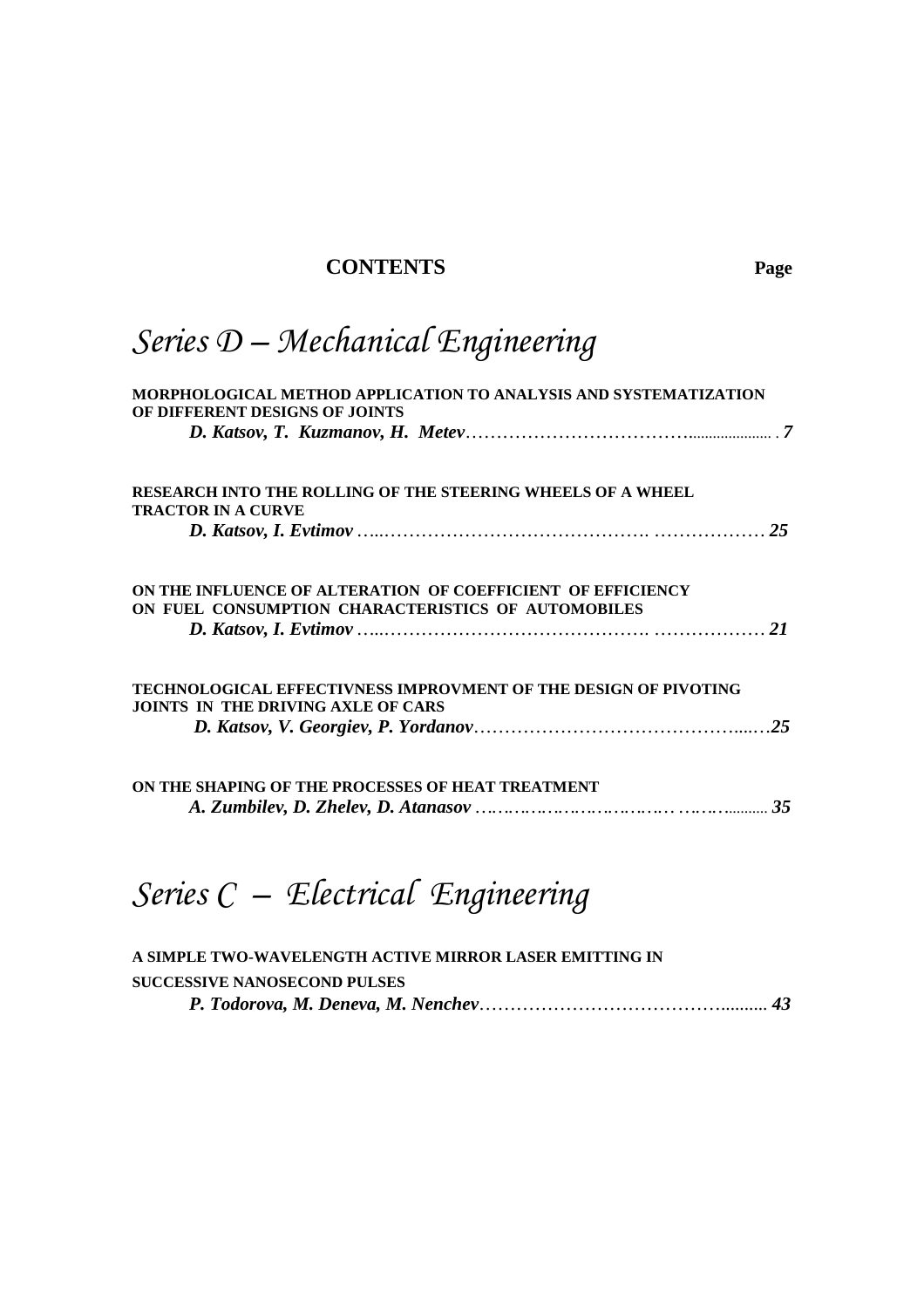| ESTIMATION OF TEMPORAL DISPERSION AND NOISE EFFECT IN BINARY PULSE |    |
|--------------------------------------------------------------------|----|
| <b>REGISTRATION</b>                                                |    |
|                                                                    |    |
| <b>INVESTIGATION OF RADIATION PROPERTIES FROM DIELECTRIC</b>       |    |
| <b>ROD STRUCTURES</b>                                              |    |
|                                                                    |    |
| PYROELECTRIC DETECTOR FUNCTIONAL MODELING IN                       |    |
| <b>TIME-FREQUENCY DOMAIN</b>                                       |    |
|                                                                    |    |
| REACTIVE SPUTTERED DEPOSITION OF TiO2 FILMS - MORE DETAILS:        |    |
| <b>SHORT REWIEW</b>                                                |    |
|                                                                    | 77 |
| DOPPLER BROADENING OF POSITRON ANNIHILATION LINE IN D.C. REACTIVE  |    |
| SPUTTERED Ti AT Ar+O2 MIXTURE                                      |    |
|                                                                    |    |
| NONLINEAR STATE SPACE MODELS OF THE GENERALIZED INDUCTION          |    |
| ELECTROMAGNETICAL CONVERTER BASED ON A STATIONARY COORDINATE       |    |
| <b>FRAME</b>                                                       |    |
|                                                                    | 87 |
| STABILITY ANALYSIS OF THE LORENZ ATTRACTOR                         |    |
|                                                                    |    |
| <b>COMPARATIVE ANALYSIS OF THE FORCE COMPUTATION METHODS</b>       |    |
| IN THE 20 FEM                                                      |    |
|                                                                    |    |